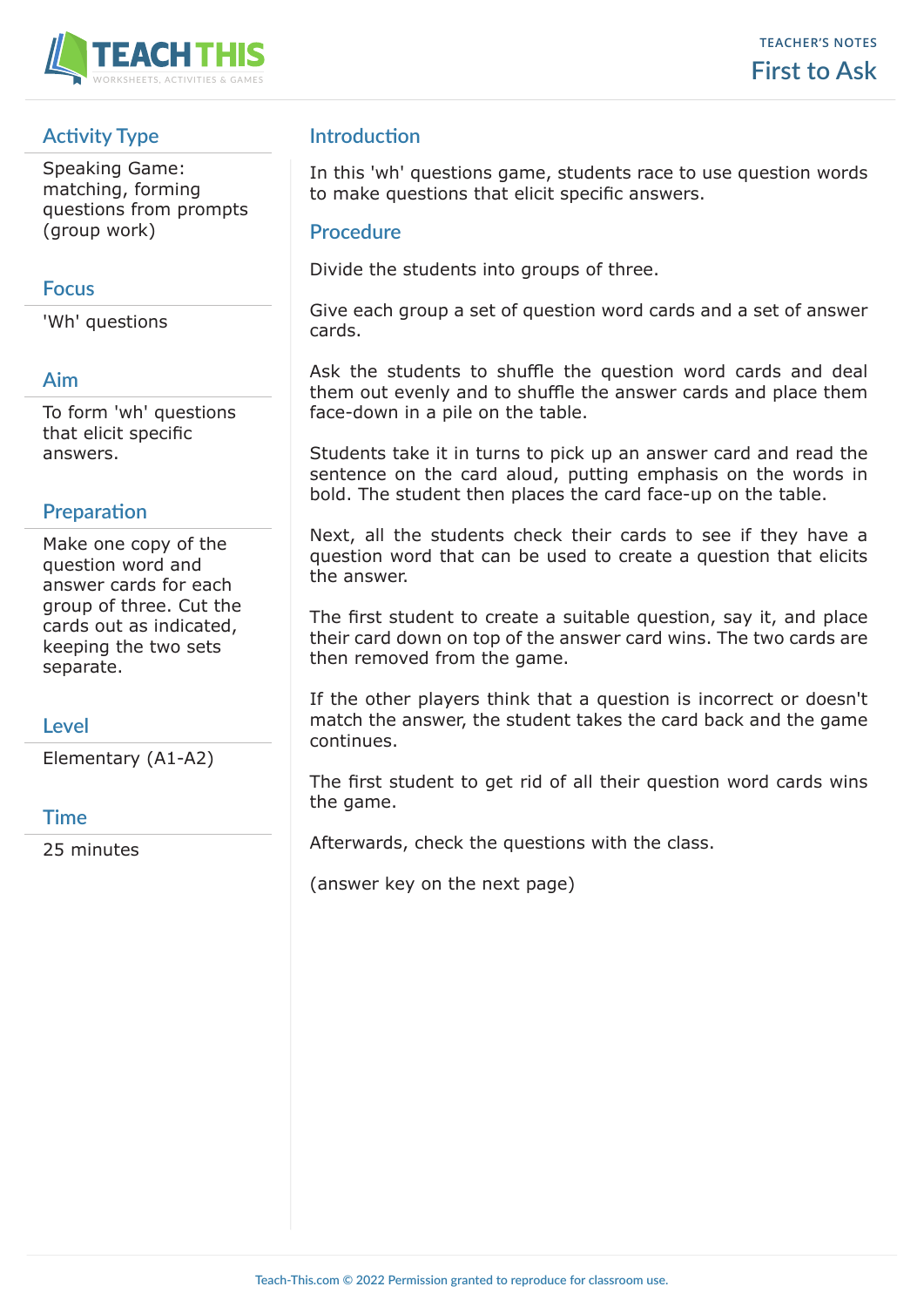

# **Activity Type**

Speaking Game: matching, forming questions from prompts (group work)

### **Focus**

'Wh' questions

# **Aim**

To form 'wh' questions that elicit specific answers.

## **Preparation**

Make one copy of the question word and answer cards for each group of three. Cut the cards out as indicated, keeping the two sets separate.

# **Level**

Elementary (A1-A2)

#### **Time**

25 minutes

# **Procedure continued**

Answer key (some questions may vary)

- 1. What is his favourite food?
- 2. Who are you calling?
- 3. What is she making?
- 4. Where is the bank?
- 5. What is he listening to?
- 6. Where are they going?
- 7. When is the party?
- 8. Who is that woman?
- 9. Where do you eat lunch?
- 10. Where does Jose play football?
- 11. Why is he here?
- 12. Why is the baby crying?
- 13. When does the programme finish?
- 14. What is he wearing?
- 15. Which cake does he want?
- 16. Why are you going shopping?
- 17. Which is my classroom?
- 18. When do they play baseball?
- 19. When is Christmas?
- 20. Who is Paolo talking to?
- 21. Why is she singing?
- 22. When does the film start?
	- 23. Which is our bus?
	- 24. Where does Maria work?
	- 25. What colour eyes does she have?
	- 26. Which one do you want?
	- 27. What do you eat for breakfast?
	- 28. Where are the children?
	- 29. What is his favourite sport?
	- 30. When is the next lesson?
	- 31. Why are you wearing a jacket?
	- 32. Why is he sleeping?
	- 33. Why is Ana tired?
	- 34. Who do you live with?
	- 35. Which house do they live in?
	- 36. Where is the book?
	- 37. What is his name?
	- 38. When is his birthday?
	- 39. Who do you sit next to?
	- 40. Who is your best friend?
	- 41. Where does Sam live?
	- 42. Which one do you like?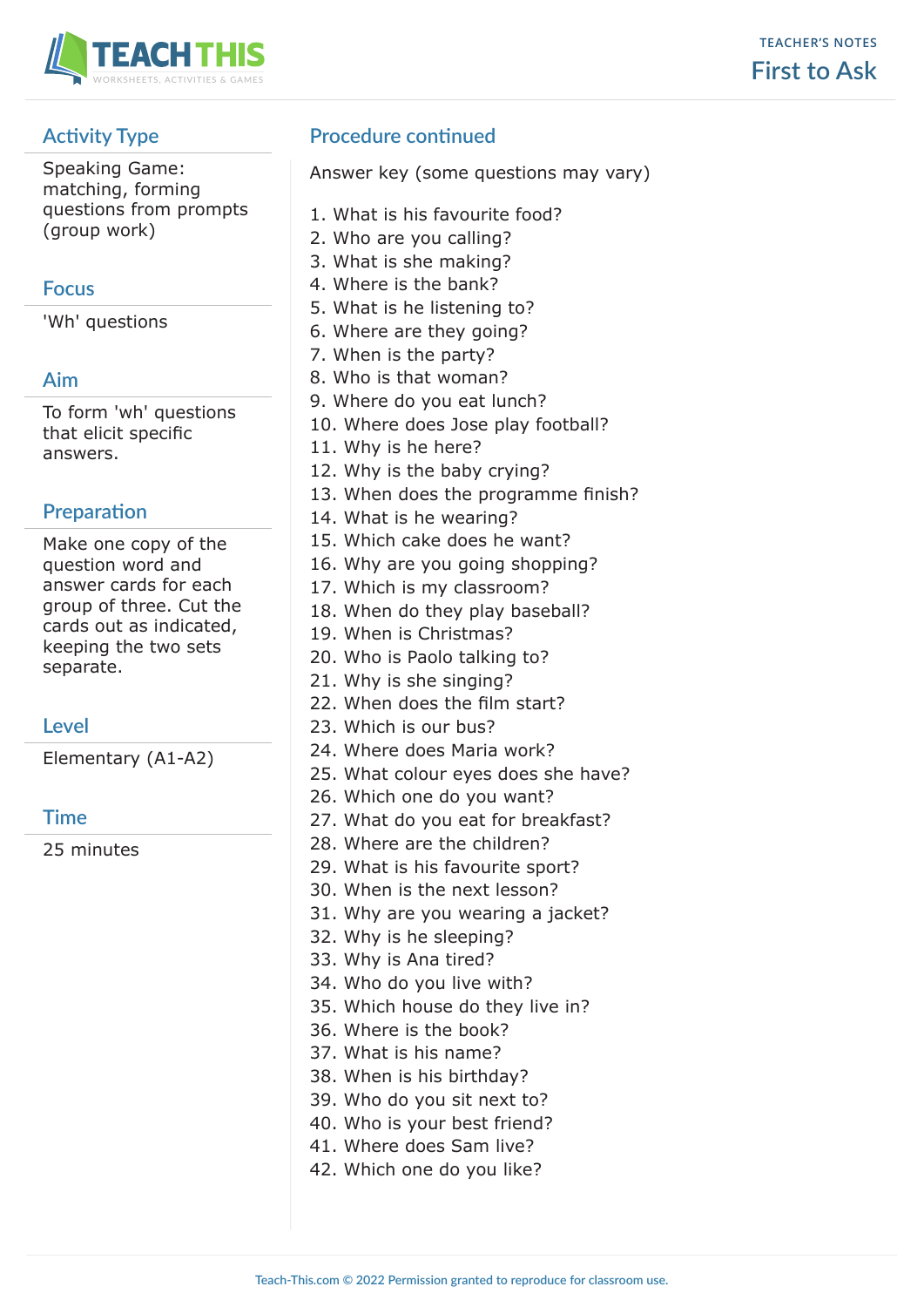

**'WH' QUESTIONS**

# **First to Ask**

| $\chi$ | Where | Who   | When  |
|--------|-------|-------|-------|
|        | What  | Why   | Who   |
|        | Why   | Which | When  |
|        | What  | What  | Which |
|        | Where | When  | When  |
|        | What  | Who   | Where |
|        | Who   | Why   | What  |
|        | Why   | Where | When  |
|        | Why   | Where | Where |
|        | What  | When  | Which |
|        | When  | Where | Why   |
|        | Why   | What  | What  |
|        | Who   | Which | Which |
|        | Which | Where | Who   |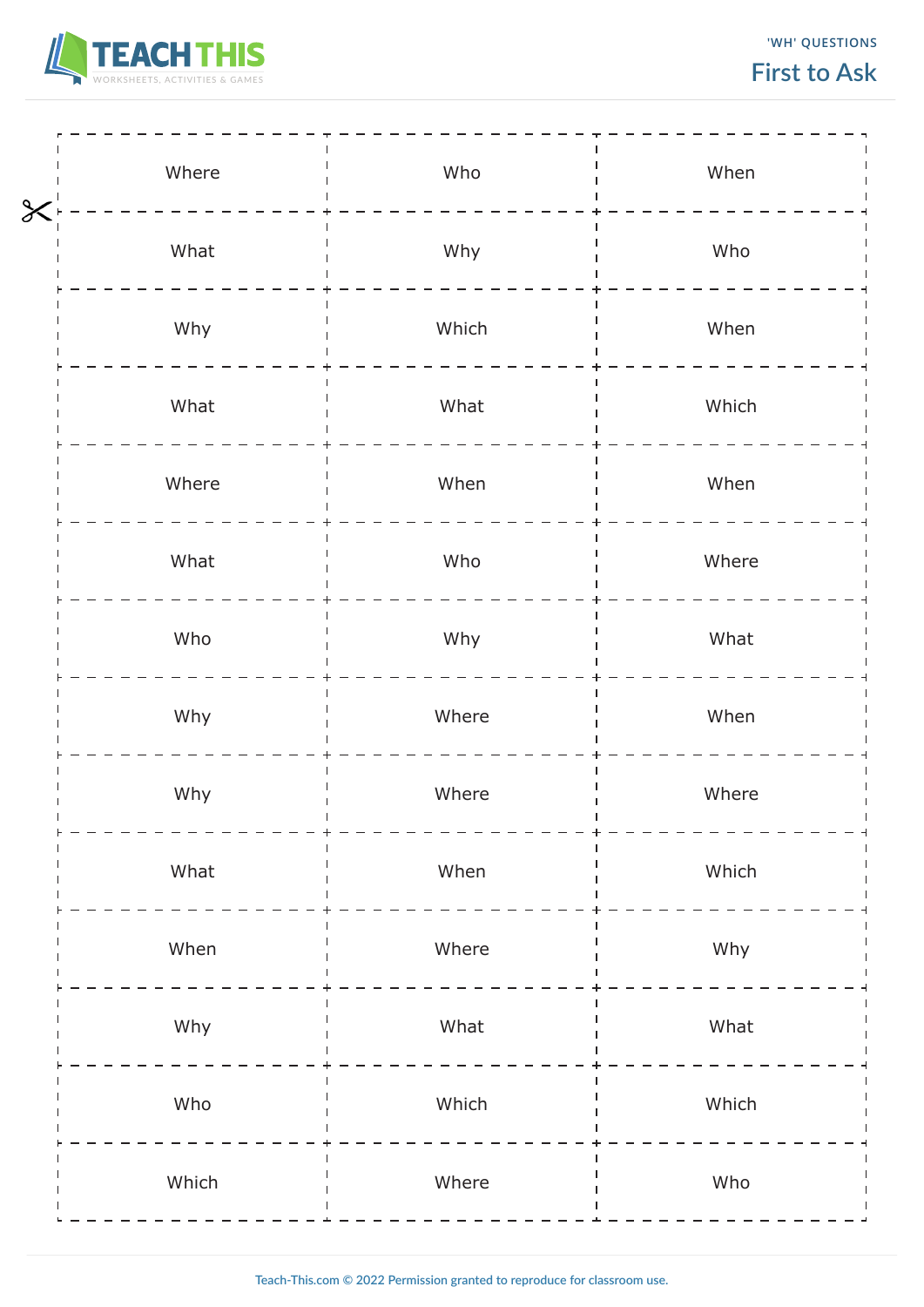

|                                           | 2.                                                                  | 3.                                         |
|-------------------------------------------|---------------------------------------------------------------------|--------------------------------------------|
| His favourite food is pizza.              | I'm calling Alex.                                                   | She is making a sandwich.                  |
|                                           |                                                                     |                                            |
| 4.                                        | 5.                                                                  | 6.                                         |
| The bank is over there.                   | He is listening to the radio.                                       | They are going to Paris.                   |
|                                           |                                                                     |                                            |
| 7.                                        | 8.                                                                  | 9.                                         |
| The party is on Sunday.                   | That woman is his sister.                                           | I eat lunch at school.                     |
|                                           |                                                                     |                                            |
| 10.                                       | 11.                                                                 | 12.                                        |
| Jose plays football at the<br>park.       | He is here to talk to the<br>teacher.                               | The baby is crying because<br>it's hungry. |
| 13.                                       | 14                                                                  | 15.                                        |
| The programme finishes in<br>ten minutes. | He is wearing a black<br>jacket.                                    | He wants the chocolate<br>cake.            |
| 16.                                       | 17.                                                                 | 18.                                        |
| some eggs.                                | I'm going shopping to buy   That is your classroom over  <br>there. | They play baseball every<br>Saturday.      |
| 19.                                       | 20.                                                                 | 21.                                        |
| Christmas is on December<br>25th.         | Paolo is talking to his<br>mother.                                  | She's singing because<br>she's happy.      |
|                                           |                                                                     |                                            |